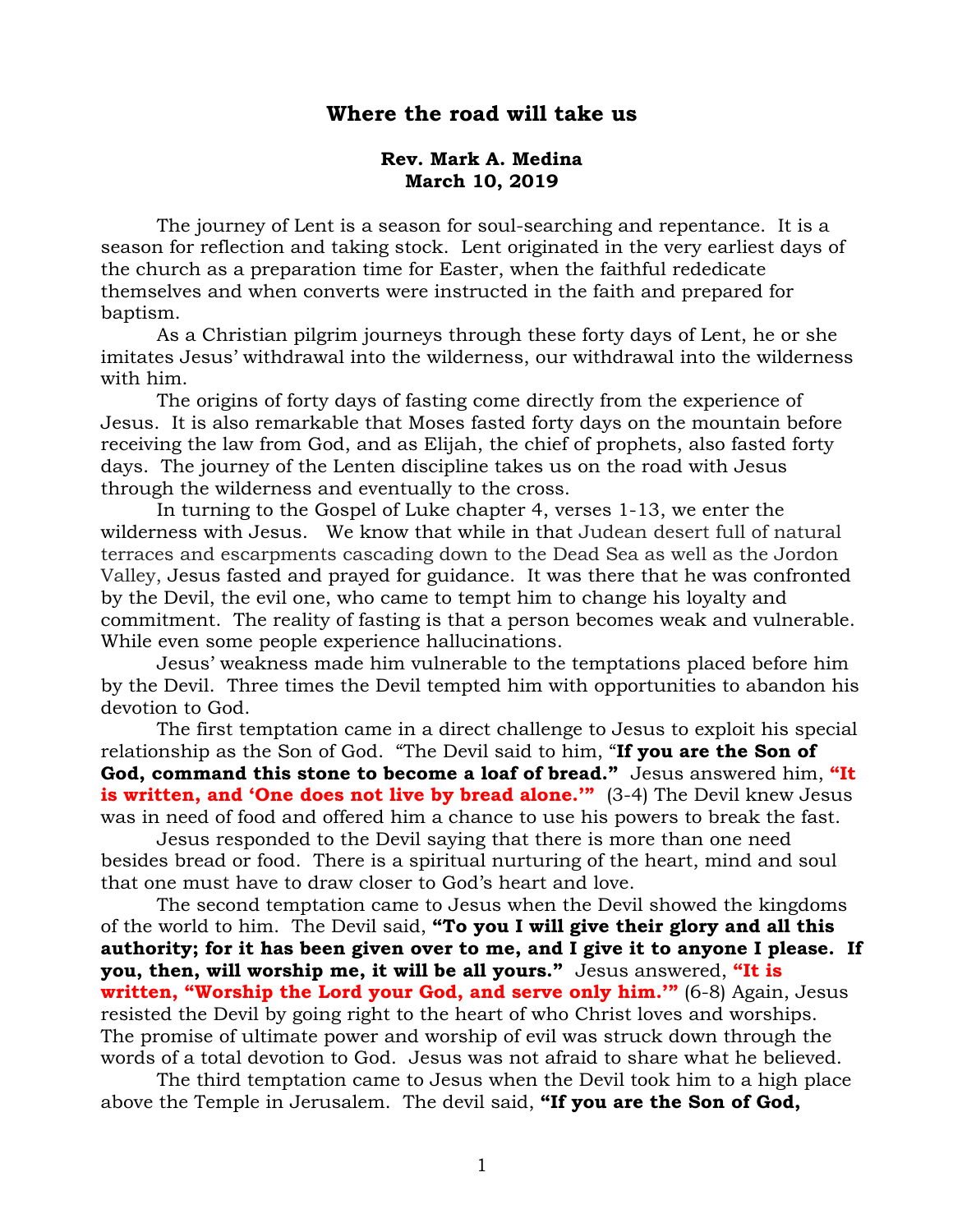**throw yourself down from here, for it is written, 'He will command angels concerning you, to protect you,' and 'On their hands they will bear you up, so that you will not dash your foot against a stone.'"** Jesus once again answered the evil one by saying, **"It is said, 'Do not put the Lord your God to the test.'"** Jesus stayed true to his relationship with God by resisting the temptation of the Devil.

The relationship to God remained strong even when Jesus was weak, hungry and tempted. He knew the temptations would draw him away from the loving God and cause him to do ungodly things.

Well friends, the lord sets the example as to how we are to act and profess in the journey ahead of us through the wilderness. He was traveling the wilderness road to come to a time of affirmation in his calling to serve. We, too, can take our place in the wilderness journey by professing our devotion to the savior and resisting the temptation pull of evil.

When we totally commit to following Christ, we then know where the road will take us to a place where our relationships and hearts are totally on the goodness and the love of God. If we take another route where Christ is absent or glimpsed sporadically, the temptation is to do harm and mischief to others.

As a Transitional Pastor, I have served within congregations who strive for goodness, wholeness and love in their ministry to serve Christ and where fellowship abounds and music abounds. In some of the conflict congregations I have entered, some members have been lured away from Christ by the temptations of the Devil. I stand before you as a pastor who has endured character assassination from others, stood up to those who threatened physical violence, called out groups and individuals who practiced triangulation against me and others, and dissuaded those who plan to hurt and destroy another member or a fellow pastor.

As a Christian and a Pastor, if I fail to address these things then I am taking the wilderness road of the Devil. Plausibly deniability is no longer an option.

There have been a few times when I was involved in proceedings to remove a pastor from a congregation who was destroying and dividing the membership of a church. That pastor actively triangulated member against member and even caused divisions in families. He was removed from that church, he renounced the jurisdiction of the Presbyterian Church (U.S.A.), and half the congregation followed him to form an independent church.

Another time was when a Senior Pastor and an Associate Pastor were at odds with one another and they each developed supporting factions which fought for control of the church. They actually fought for the control of Christ's church. They were both removed from their pastoral positions by the presbytery. I believe after six years that congregation has come back to a faithful place with a new pastor.

It must also be said, that the role of a Christian pastor today is difficult for some and satisfying for others. The struggle of any congregation to survive is threatened from outside and more so today, from within. Yes, Christ is preached and discipleship is a way of life. However, the Devil, the evil one, is waiting, watching and sneaking into people's lives unbeknownst to them. The Devil is at work.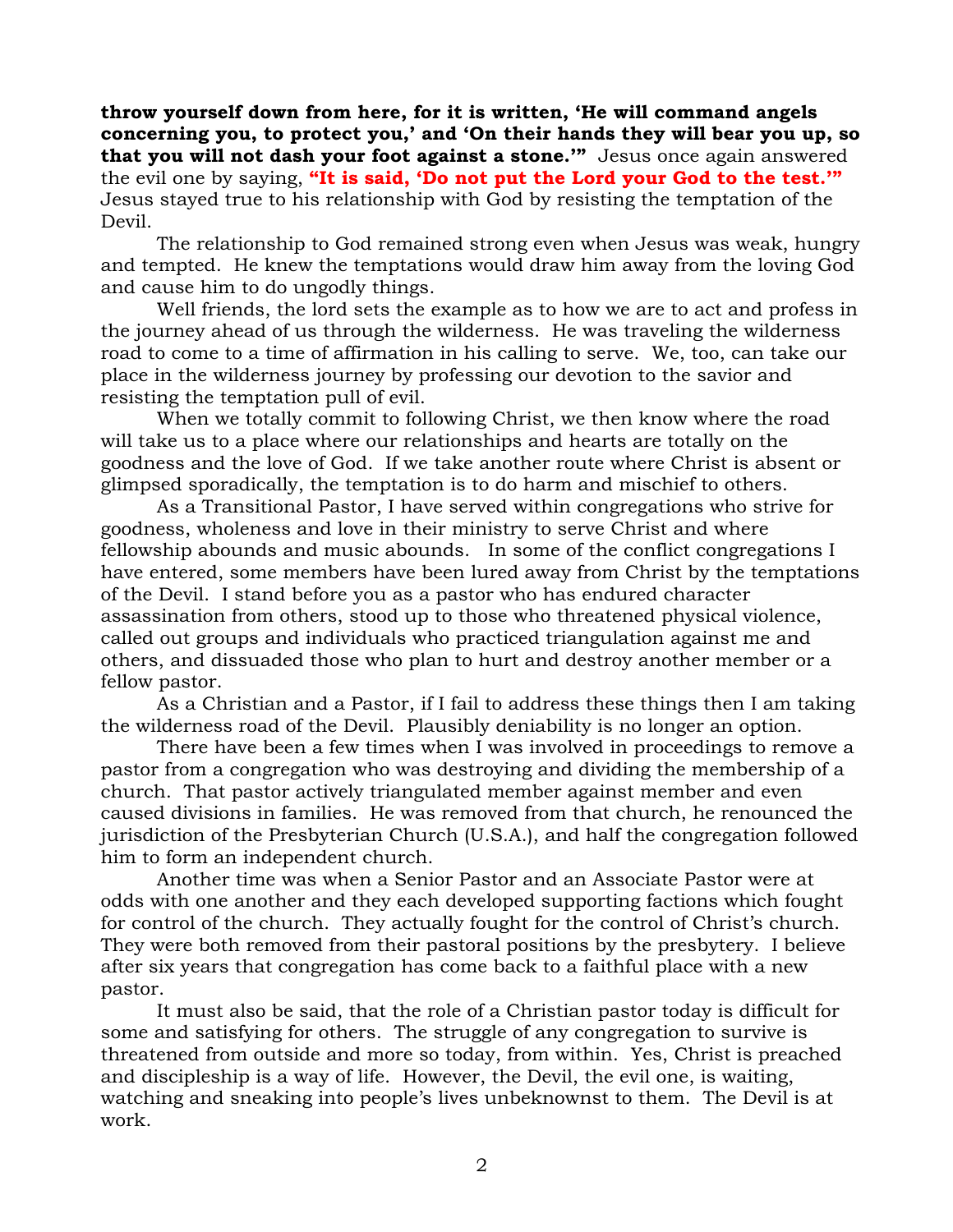Well the best way I have alerted folks to the ways of dealing with evil, within the church and outside the church, is this; when you are asked to sign a petition, or send a letter to presbytery or to join a group against someone else or a pastor, pause for a moment to determine if this is an action of Christ or is it an action of the Devil. A living and committed life to Christ will help you see the difference.

Now, many of you know that back during the 1970's there was a comedian named Flip Wilson. One of his characters was Geraldine Jones who was always doing things or buying things and then she would feel guilty about it. But Geraldine's way of justifying her actions was by saying "the Devil made me do it!"

If we truly follow Christ everyday then there is no need to make the excuse that the "Devil made me do it!" The temptations by the Devil, the evil one, are real and they are alive. So watch out, be aware, for the Devil is trying to work on you.

Another way for us to stay within the goodness and image of God, we must truly live as Christ taught us - to love, to care, to share. To have compassion and to reach out to others to make them feel welcome. For me, I keep the words of Horatio R. Palmer's 1868 hymn always in my mind and heart. It goes like this:

- **1. Yield not to temptation, for yielding is sin; each vict'ry will help you some other to win; fight manfully onward, dark passions subdue; look ever to jesus, he'll carry you through.**
	- o *Refrain:* **ask the savior to help you, comfort, strengthen, and keep you; he is willing to aid you, he will carry you through.**

## **2. Shun evil companions, bad language disdain, god's name hold in rev'rence, nor take it in vain; be thoughtful and earnest, kindhearted and true; look ever to jesus, he'll carry you through.**

So friends, the Lord leads us through the wilderness journey with his love, grace and peace. As you and I travel the Lenten journey, we too are going to be tempted to resist keeping God at the center of our lives. We will be tempted. Even everyday situations can lead us into temptation.

Dear sisters and brothers in Christ, all around us temptation waits to draw us away from God. Jesus shows us the way to resist the temptations of the world by keeping one's heart, mind and soul focused on the Creator and the Creator's great love. This Lenten journey moves us forward to renew our commitment to Jesus and all that he gave up for each of us on the cross. Renew your commitment to Jesus.

The stronger we are in our relationship to God, the more resilient our faith becomes. During this Lenten season, may we seek to strengthen our spiritual journey by resisting the temptations that cause us to break away from Jesus and the love of God.